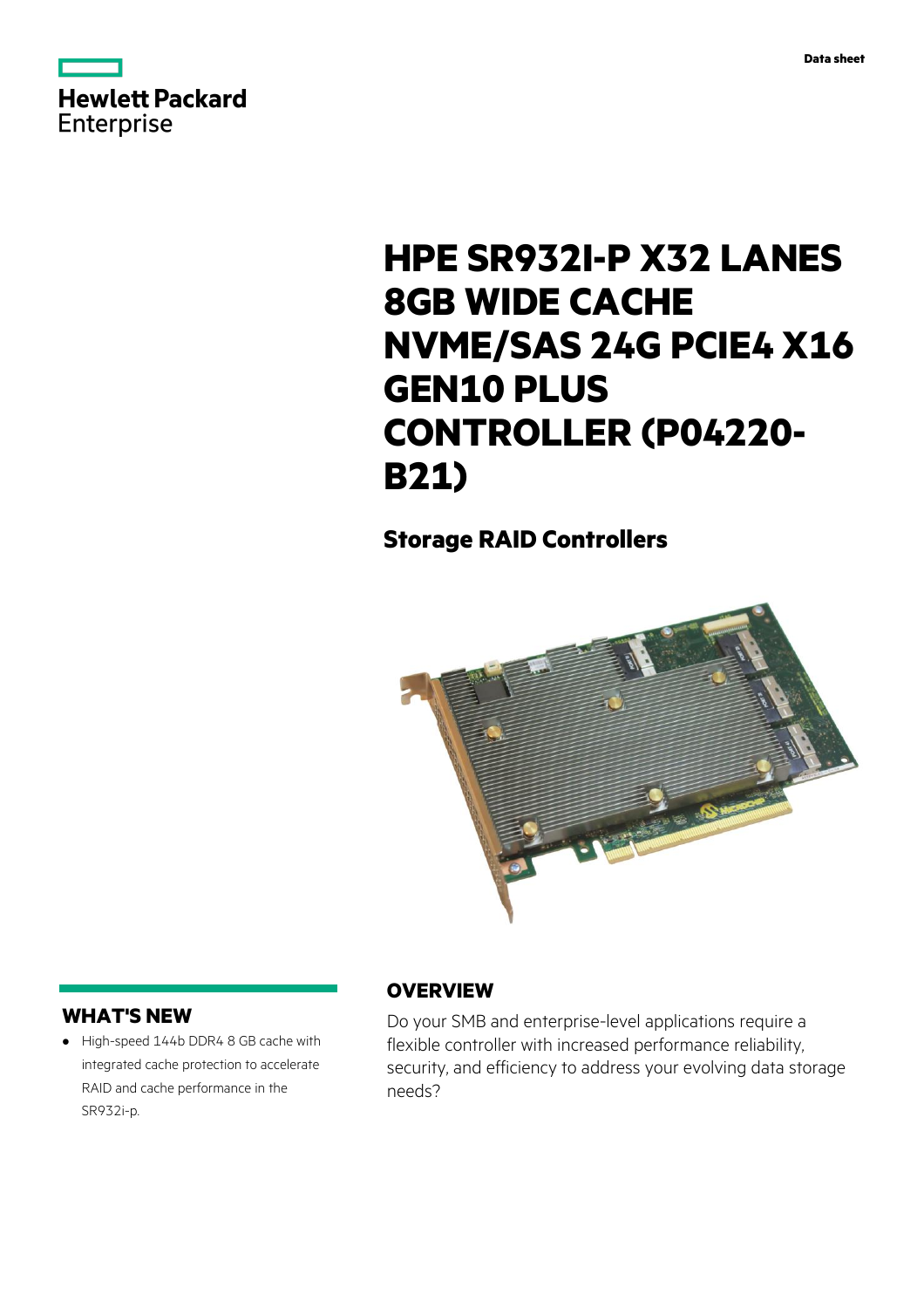- **·** IImpressive RAID 5 Write Performance: Up to 12 GB/s throughput and up to 850K IOPs with the SR932i-p.
- **·** Integrated Switchtec™ PCIe switch enabling increased performance and reduced latency access to NVMe storage devices for HBA and RAID modes.
- **·** Supports Hardware Root of Trust.

The Microchip SmartRAID Controllers for HPE Gen10 Plus supports 12 Gb/s SAS and PCIe 4.0 for increased performance while supporting advanced RAID levels with up to 8 GB flashbacked write cache (FBWC). These tri-mode (SAS/SATA/NVMe) controllers operate in Mixed Mode which combines RAID and HBA operations simultaneously, giving you improved deployment flexibility. The Microchip SmartRAID for HPE Gen10 Plus controller portfolio provides the ability to support internally attached drives, allowing integration with existing hardware. These controllers also feature HPE SmartRAID SR Secure Encryption for data-at-rest using Controller-Based Encryption(CBE) for SAS, SATA and NVMe devices which improves reliability.

### **FEATURES**

#### **Industry's Highest Performance RAID Controller**

The Microchip SmartRAID Controllers for HPE Gen10 Plus features up to 46 GB/s bi-directional throughput and up to 3.5M IOPs.

#### **Impressive RAID 5 Transactional Performance**

Up to 12 GB/s throughput and up to 850K IOPs via high-speed 144b DDR4 8 GB cache with integrated cache protection.

#### **Increase RAID Controller Density**

The Microchip SmartRAID Controllers for HPE Gen10 Plus is a type-a Flexible/Modular Controller and does not occupy a PCIe Expansion Slot.

Supports up to 32 direct-connected NVMe/SAS/SATA storage devices.

Fully-utilized online capacity expansion and RAID level migration, a dynamic caching algorithm, and hot-plug drive support.

#### **Integrated Switchtec PCIe Switch**

The Microchip SmartRAID Controllers for HPE Gen10 Plus feature increased performance and reduced latency access to NVMe storage devices for HBA and RAID modes.

With the HPE Silicon Root of Trust integration, this product is designed with enhanced security and a controller-based encryption feature.

Utilize secure boot support for the uEFI host BIOS and Smart Storage Administrator GUI and CLI utilities for configuration, management and diagnosis of SmartRAID controllers.

Controller-based Encryption feature.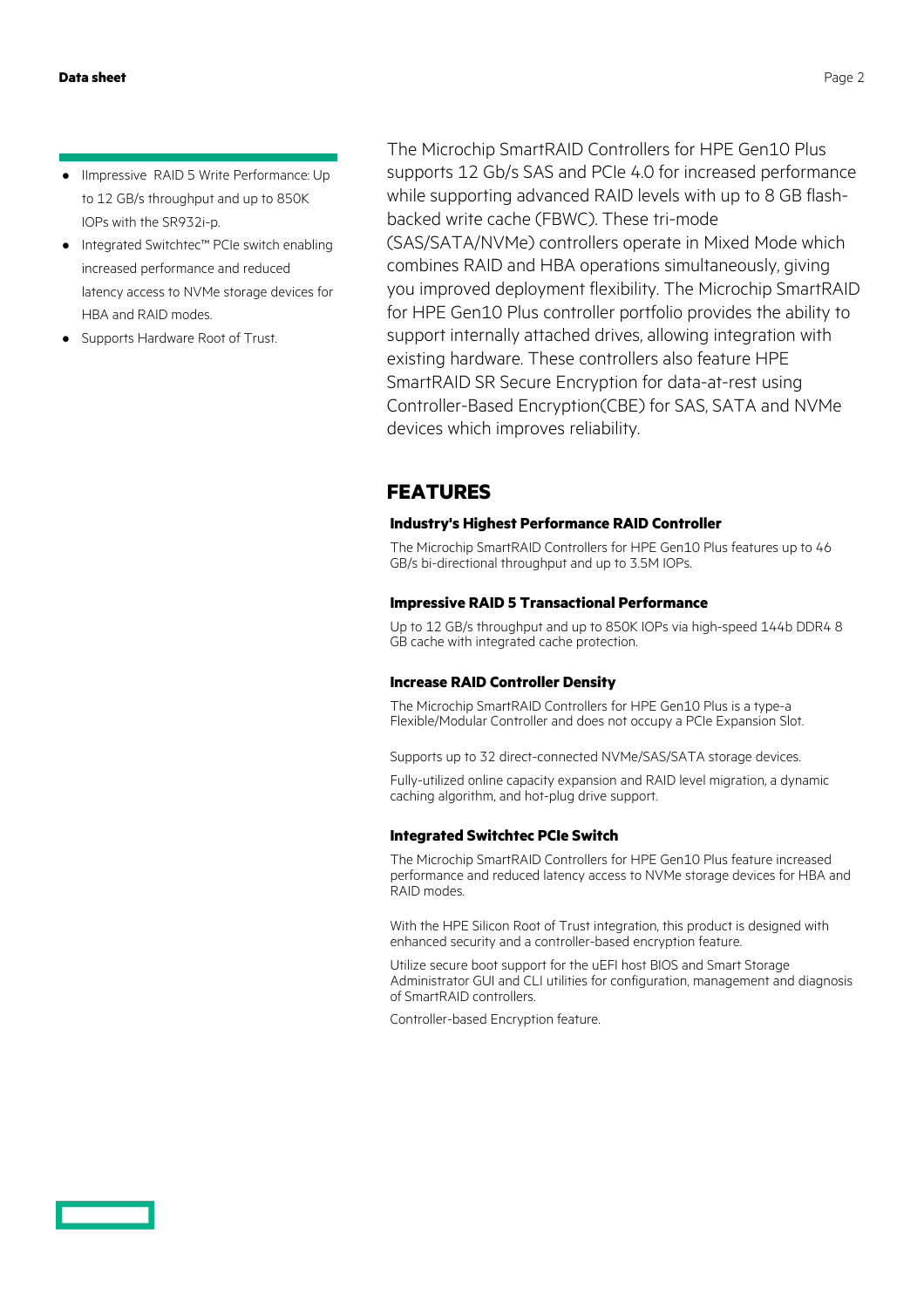<u>a sa san</u>

# **Technical specifications HPE SR932i-p x32 Lanes 8GB Wide Cache NVMe/SAS 24G PCIe4 x16 Gen10 Plus Controller**

| <b>Product Number</b>              | P04220-B21                                                                                                                                    |
|------------------------------------|-----------------------------------------------------------------------------------------------------------------------------------------------|
| <b>Transfer rate</b>               | Up to 46 GB/s of bi-directional throughput and up to 3.5M IOPs                                                                                |
| <b>Form factor</b>                 | Full height, 1/2 length PCIe stand-up card                                                                                                    |
| <b>Ports</b>                       | 32 internal tri-mode ports (SlimSAS SFF-9402 connectors supporting U.2 and U.3) supporting up to 32<br>direct-connected SAS/SATA/NVMe devices |
| Cache                              | high-speed 144b DDR4 8 GB cache with integrated cache protection                                                                              |
| <b>RAID levels</b>                 | RAID 0, 1, 1 ADM, 10, 10 ADM, 5, 6, 50, 60                                                                                                    |
| <b>Servers supported</b>           | Refer to Microchip SmartRAID Controllers for Gen10 Plus Controllers QuickSpec for detail.                                                     |
| <b>Additional features</b>         | See Microchip SmartRAID Controllers for HPE Gen10 Plus QuickSpecs for additional detail.                                                      |
| <b>Supported disk enclosure</b>    | N/A                                                                                                                                           |
| <b>Certifications</b>              | EMC, CE, CNS, CT, FC, IC, KC, VC, EMC Doc, CE, C-tick, FCC, KCC, VCCI, BSMI, UL, EN 60950 and 62368,<br>AU NZ LoA and SDoC, RoHs, TW and EU   |
| <b>Product Dimensions (metric)</b> | 111.15 mm × 167.65 mm                                                                                                                         |
| Weight                             | 312 g                                                                                                                                         |
| Warranty                           | 3 year parts only                                                                                                                             |